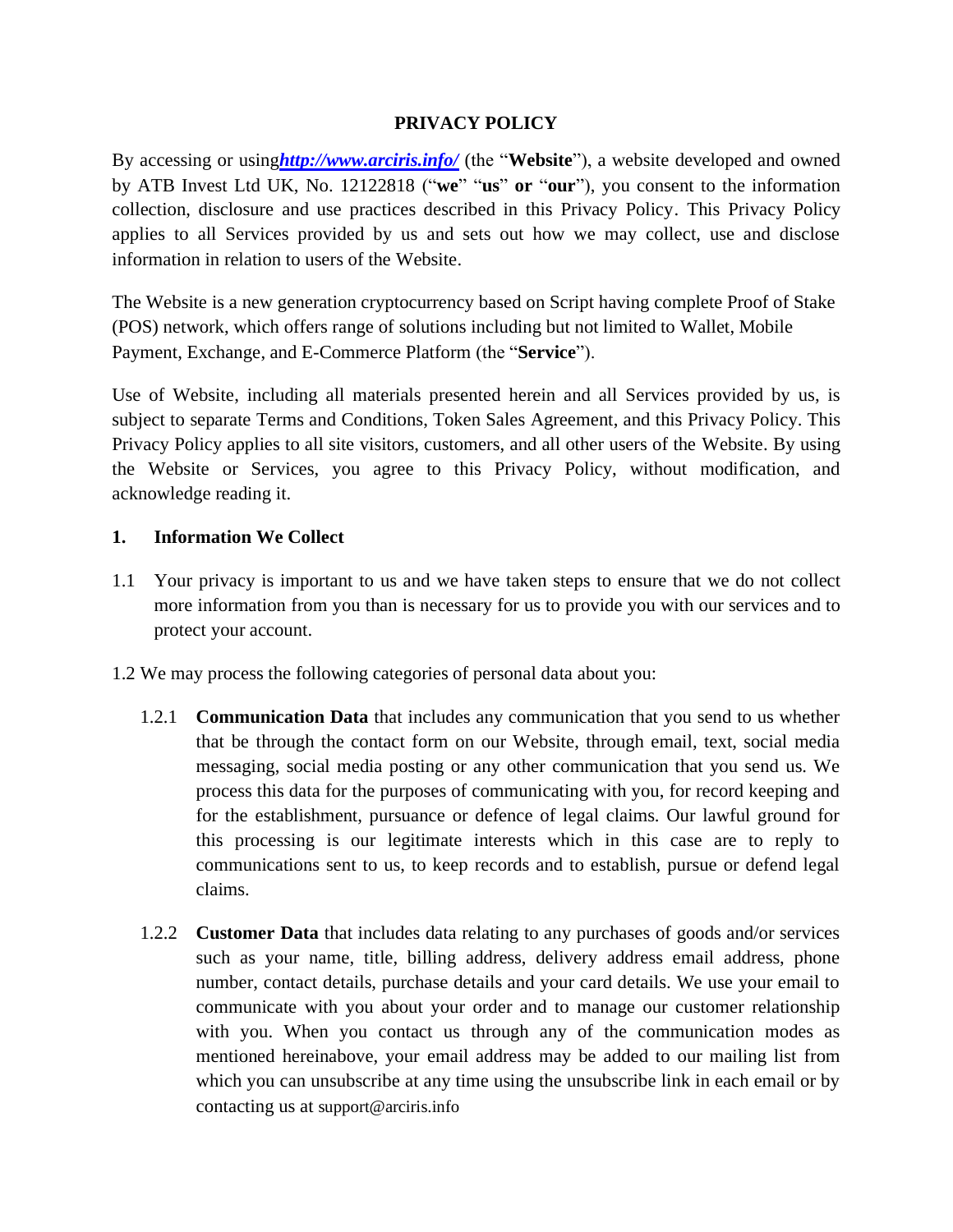- 1.2.3 **User Data** that includes data about how you use our Website and Services together with any data that you post for publication on our Website or through other Services. We process this data to operate our Website and ensure relevant content is provided to you, to ensure the security of our Website, to maintain back-ups of our Website and/or databases and to enable publication and administration of our Website, other online services and business. Our lawful ground for this processing is our legitimate interests which in this case are to enable us to properly administer our Website and our business.
- 1.2.4 **Technical Data** that includes data about your use of our Website and online services such as your IP address, your login data, details about your browser, length of visit to pages on our Website, page views and navigation paths, details about the number of times you use our Website, time zone settings and other technology on the devices you use to access our Website. The source of this data is from our analytics tracking system. We process this data to analyse your use of our Website and other online services, to administer and protect our business and Website, to deliver relevant website content and advertisements to you and to understand the effectiveness of our advertising. Our lawful ground for this processing is our legitimate interests which in this case are to enable us to properly administer our Website and our business and to grow our business and to decide our marketing strategy.
- 1.2.5 **Marketing Data** that includes data about your preferences in receiving marketing from us and our third parties and your communication preferences. We process this data to enable you to partake in our promotions such as competitions, prize draws and free give-aways, to deliver relevant website content and advertisements to you and measure or understand the effectiveness of this advertising. Our lawful ground for this processing is our legitimate interests which in this case are to study how customers use our products/services, to develop them, to grow our business and to decide our marketing strategy.
- 1.3 We may use Customer Data, User Data, Technical Data and Marketing Data (the "**Data**") to deliver relevant Website content and advertisements to you and to measure or understand the effectiveness of the advertising we serve you. Our lawful ground for this processing is legitimate interests which is to grow our business. We may also use such data to send other marketing communications to you.

## **2. Consent and its withdrawal**

2.1 When you provide us with the Data, we imply that you consent to our collecting it and using it for that specific reason only. In order to provide you with the Services, it is necessary for us to collect all relevant and necessary Data about you from you.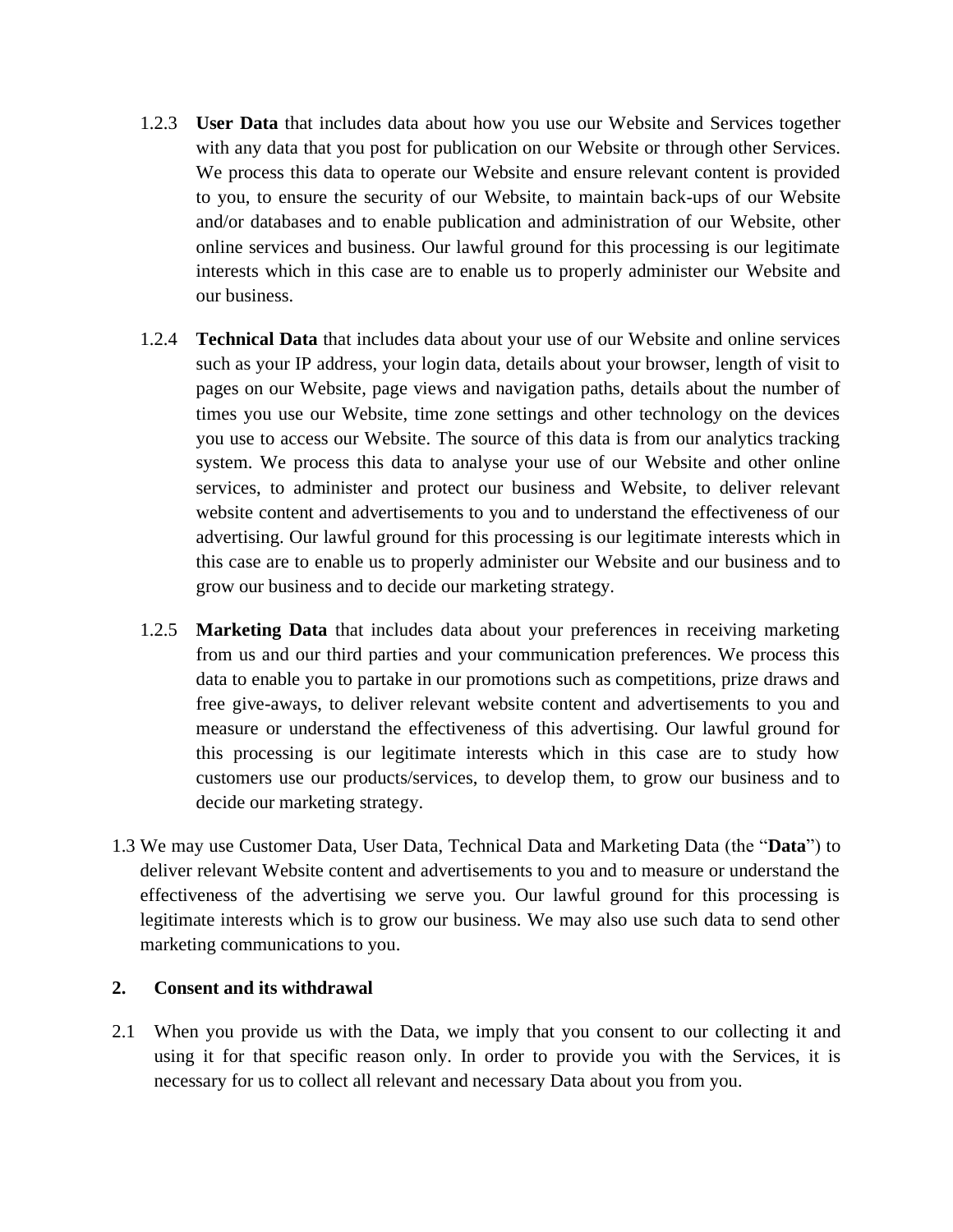2.2 If you change your mind, you may withdraw your consent for us to contact you, for the continued collection, use or disclosure of your information, at any time, by contacting us at [support@arciris.info](mailto:support@arciris.info)

## **3. How We Use and Process the Data**

- 3.1 We use the Data to prepare your unique file with your medical/psychological history and to provide you with our Services in the best possible way.
- 3.2 The Data collected by us from you may be used to provide you with services and better understand your needs related services and programs, to correspond with you and reply to your questions with about our services.
- 3.3 We will not rent or sell your Data to others. We may store the Data in locations outside the direct control of the Company (for instance, on servers or databases co-located with hosting providers).
- 3.4 If you provide any Data to us, you are deemed to have authorized us to collect, retain and use that data for the following purposes:
	- i. verifying your identity;
	- ii. prepare your medical history file;
	- iii. providing you with customer service and responding to your queries, feedback, or disputes;
	- iv. making such disclosures as may be required for any of the above purposes or as required by law, regulations and guidelines or in respect of any investigations, claims or potential claims brought on or against us;
	- v. provide and maintain the Services;
	- vi. notify you about changes to our Services;
- 3.5 We shall ensure that:
	- i. The Data collected and processed for and on our behalf by any party is collected and processed fairly and lawfully;
	- ii. You are always made fully aware of the reasons for the collection of Data and are given details of the purpose(s) for which the data will be used;
	- iii. The Data is only collected to the extent that is necessary to fulfil the purpose(s) for which it is required;
	- iv. All Data is accurate at the time of collection and kept accurate and up to date while it is being held and/or processed;
	- v. No Data is held for any longer than necessary in light of the purpose(s) for which it is required.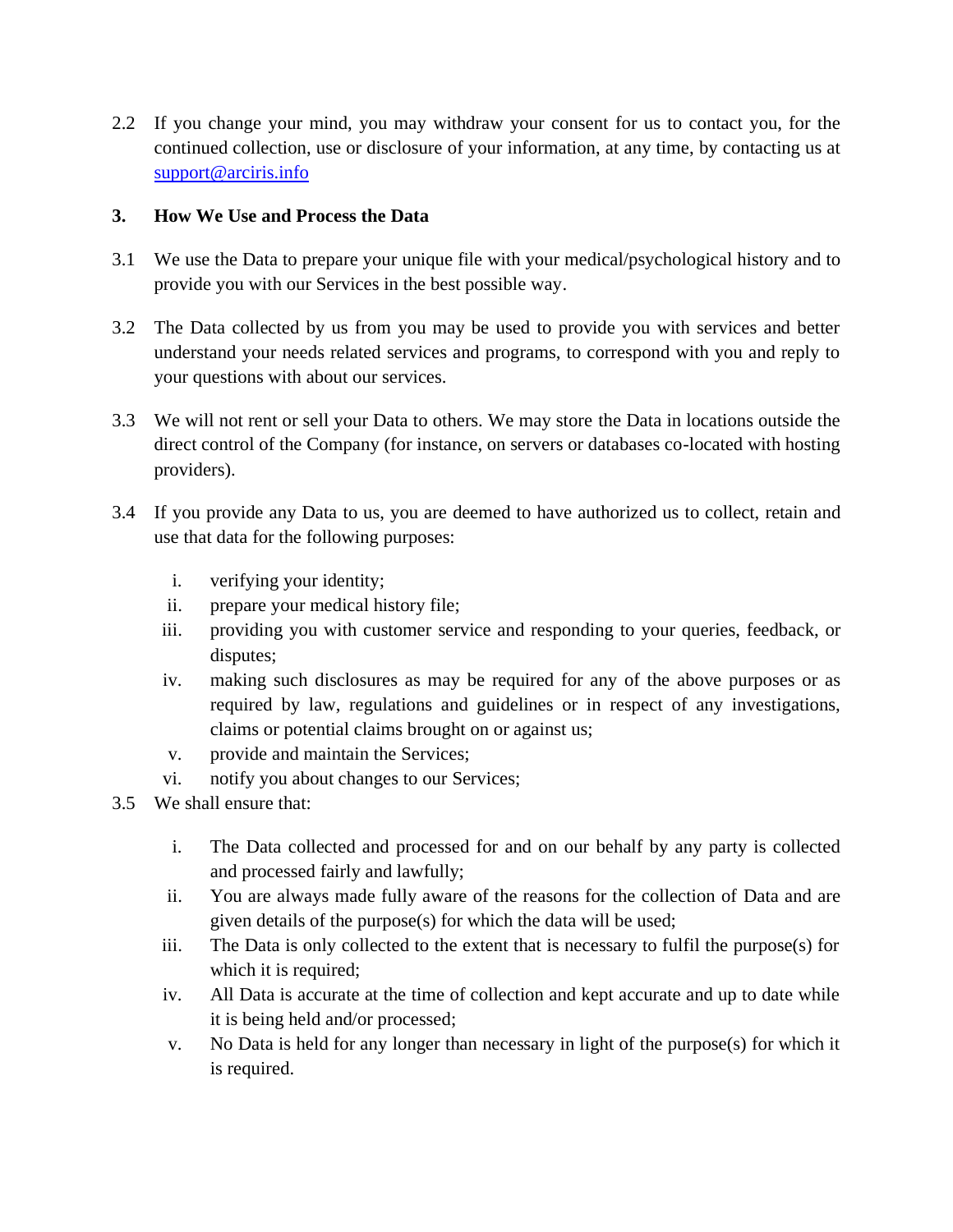- vi. Whenever cookies or similar technologies are used online by us, they shall be used strictly in accordance with the law;
- vii. You are provided with a simple, accessible method of amending any Data submitted by you online;
- viii. You are informed if any data submitted by you online cannot be fully deleted at your request under normal circumstances and how to request that the we delete any other copies of that data, where it is within your right to do so;
	- ix. All Data is held in a safe and secure manner taking all appropriate technical and organisational measures to protect the data;
	- x. All data is transferred securely, whether it is transmitted electronically or in hard copy.
	- xi. You can fully exercise your rights with ease and without hindrance.

## **4. Disclosure of Data**

- 4.1 We shall not be able to keep your Data private in response to legal process i.e., a court order or a subpoena, a law enforcement agency's request. If, in our view, it is deemed appropriate to investigate, prevent, or take action regarding illegal activities, suspected fraud, situations involving potential threats to the physical safety of any person, violations of our terms of use, or as otherwise required by law, we may be compelled to disclose the Data. Moreover, in case of takeover, merger or acquisition, we reserve a right to transfer your data to new platform.
- 4.2 We may disclose the Data in the good faith belief that such action is necessary to:
	- xii. comply with a legal obligation
	- xiii. protect and defend our rights or property
	- xiv. prevent or investigate possible wrongdoing
	- xv. protect the personal safety of users of the Service or the public
	- xvi. protect against legal liability
- 4.3 When necessary, we may also disclose and transfer your Data to our professional advisers, law enforcement agencies, insurers, government and regulatory and other organizations.

## **5. Data Storage**

5.1 Your data may be stored and processed at the servers in the United States, Europe, or any other country in which the Website or its subsidiaries, affiliates or service providers maintain facilities.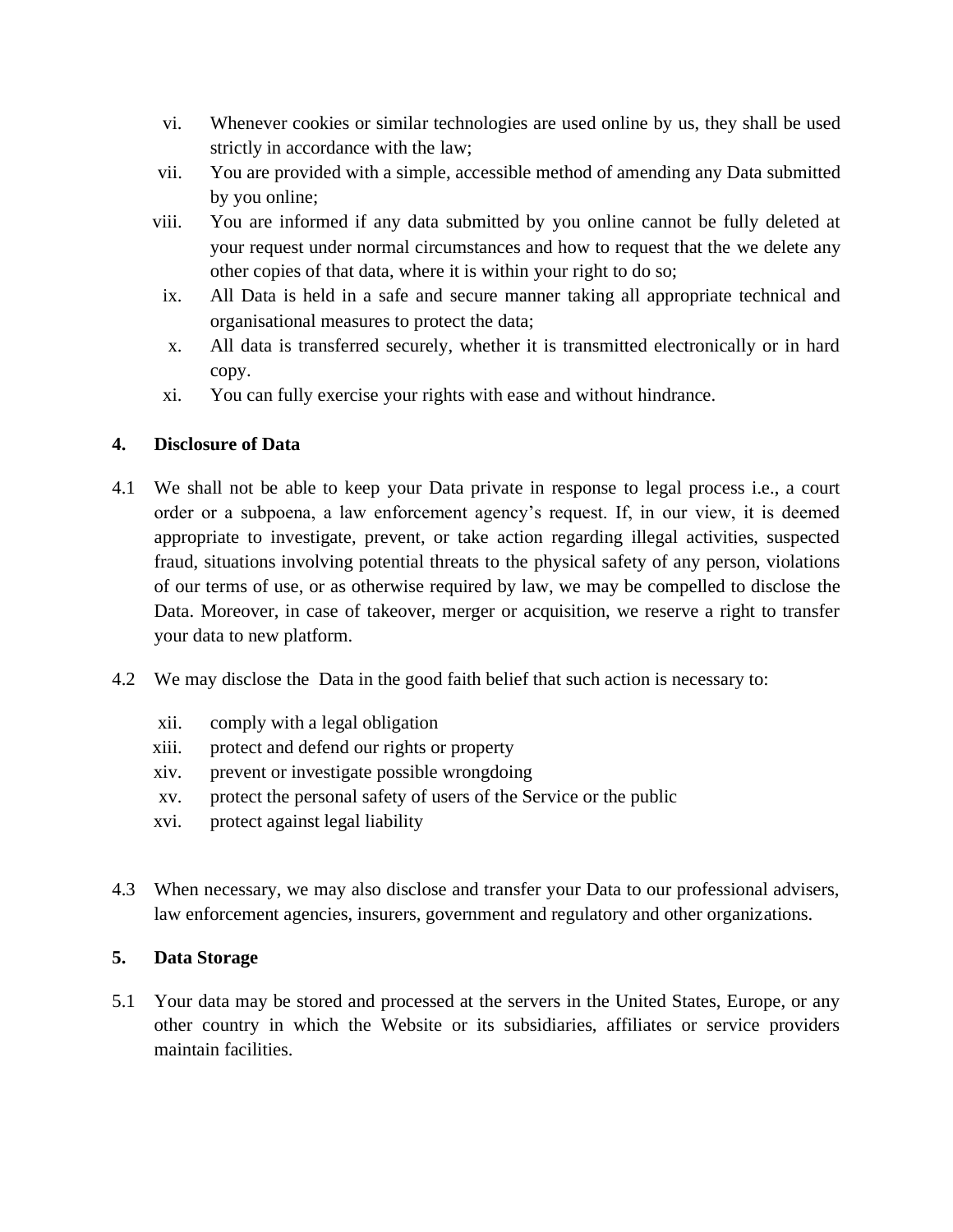- 5.2 The Website may transfer Data to affiliated entities, or to other third parties across borders and from your country or jurisdiction to other countries or jurisdictions around the world. Your consent to this Privacy Policy followed by your submission of such information represents your agreement to that transfer.
- 5.3 We will take all steps reasonably necessary to ensure that your data is treated securely and in accordance with this Privacy Policy and no transfer of your Data will take place to an organization or a country unless there are adequate controls in place including the security of your data and other personal information.
- 5.4 We will only retain your Data for as long as necessary to fulfil the purposes we collected it for, including for the purposes of satisfying any legal, see section regarding insurance requirement and reporting requirements. When deciding what the correct time is to keep the Data for we look at its amount, nature and sensitivity, potential risk of harm from unauthorised use or disclosure, the processing purposes, if these can be achieved by other means and legal requirements.

## **6. How We Protect Your Information**

- 6.1 We store all the Data submitted by you through Website at a secure database. All reasonable measures shall be made to secure all the Data submitted by you in the physical form.
- 6.2 We are concerned with protecting your privacy and data, but we cannot ensure or warrant the security of any data you transmit to or guarantee that your Data may not be accessed, disclosed, altered or destroyed by breach of any of our industry standard physical, technical or managerial safeguards.
- 6.3 No method of transmission over the Internet or method of electronic Therefore, we cannot guarantee its absolute security. If you have any questions about security on our App, you can contact us at info@arciris.com.
- 6.4 Any Data supplied by you will be retained by us and will be accessible by our employees, any service providers engaged by us and third parties.

## **7. The rights of Users**

- 7.1 You may exercise certain rights regarding your Data processed by us. In particular, you have the right to do the following:
	- 7.1.1 **Withdraw consent at any time.** You have the right to withdraw consent where you have previously given your consent to the processing of your Data.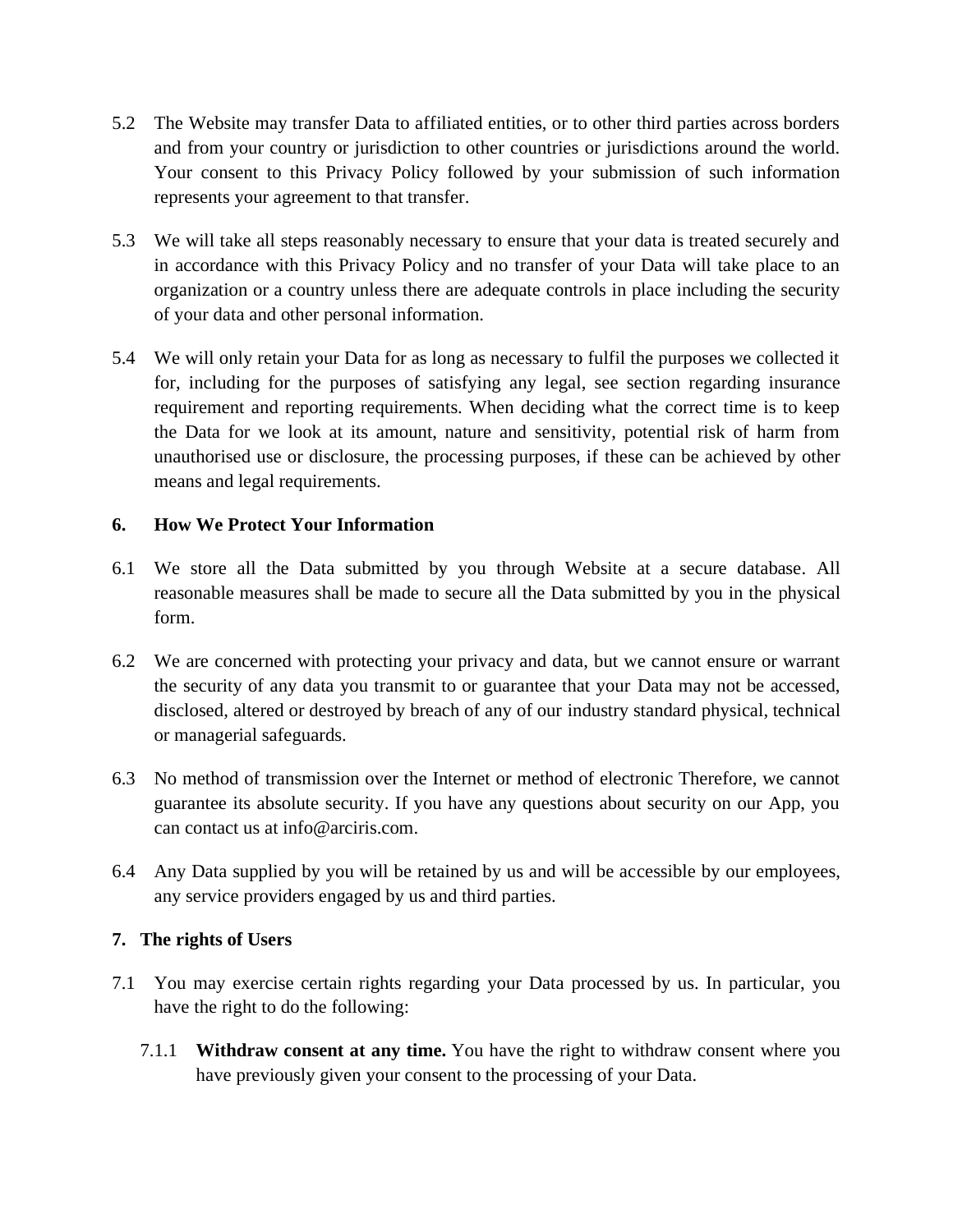- 7.1.2 **Object to processing of Data.** You have the right to object to the processing of your Data if the processing is carried out on a legal basis other than consent.
- 7.1.3 **Access to the Data.** You have the right to learn if Data is being processed by us, obtain disclosure regarding certain aspects of the processing and obtain a copy of the Data undergoing processing.
- 7.1.4 **Verify and seek rectification.** You have the right to verify the accuracy of your Data and ask for it to be updated or corrected.
- 7.1.5 **Restrict the processing of your Data.** You have the right, under certain circumstances, to restrict the processing of Data. In this case, we will not process your Data for any purpose other than storing it.
- 7.1.6 **Have the Data deleted or otherwise removed.** You have the right, under certain circumstances, to obtain the erasure of the Data from us.
- 7.2 You may initiate request with us at  $\frac{\text{support@arciris.info}}{\text{approximfo}}$  $\frac{\text{support@arciris.info}}{\text{approximfo}}$  $\frac{\text{support@arciris.info}}{\text{approximfo}}$  to exercise any of the above mentioned rights. We shall review your request and, in our own discretion, honor your request, if deemed necessary by us, within reasonable time.

# **8. Compliance with Data Protection Rights under General Data Protection Regulation (GDPR)**

We are a Data Controller of your personal information for privacy policy.

For European Economic Area (EEA), our legal basis for collecting and using your personal information, as described in this Privacy Policy, depends on the information we collect and the specific context in which we collect it. We may process your personal information because:

- We need to perform a contract with you, such as when you create a Policy with us
- You have given us permission to do so
- The processing is in our legitimate interests and it's not overridden by your rights
- For payment processing purposes
- To comply with the law

If you are a resident of the European Economic Area (EEA), you have certain data protection rights. In certain circumstances, you have the following data protection rights:

- The right to data portability
- The right to withdraw consent
- The right to access the personal information.
- The right to update or to delete the personal information we have on you
- The right of rectification
- The right to object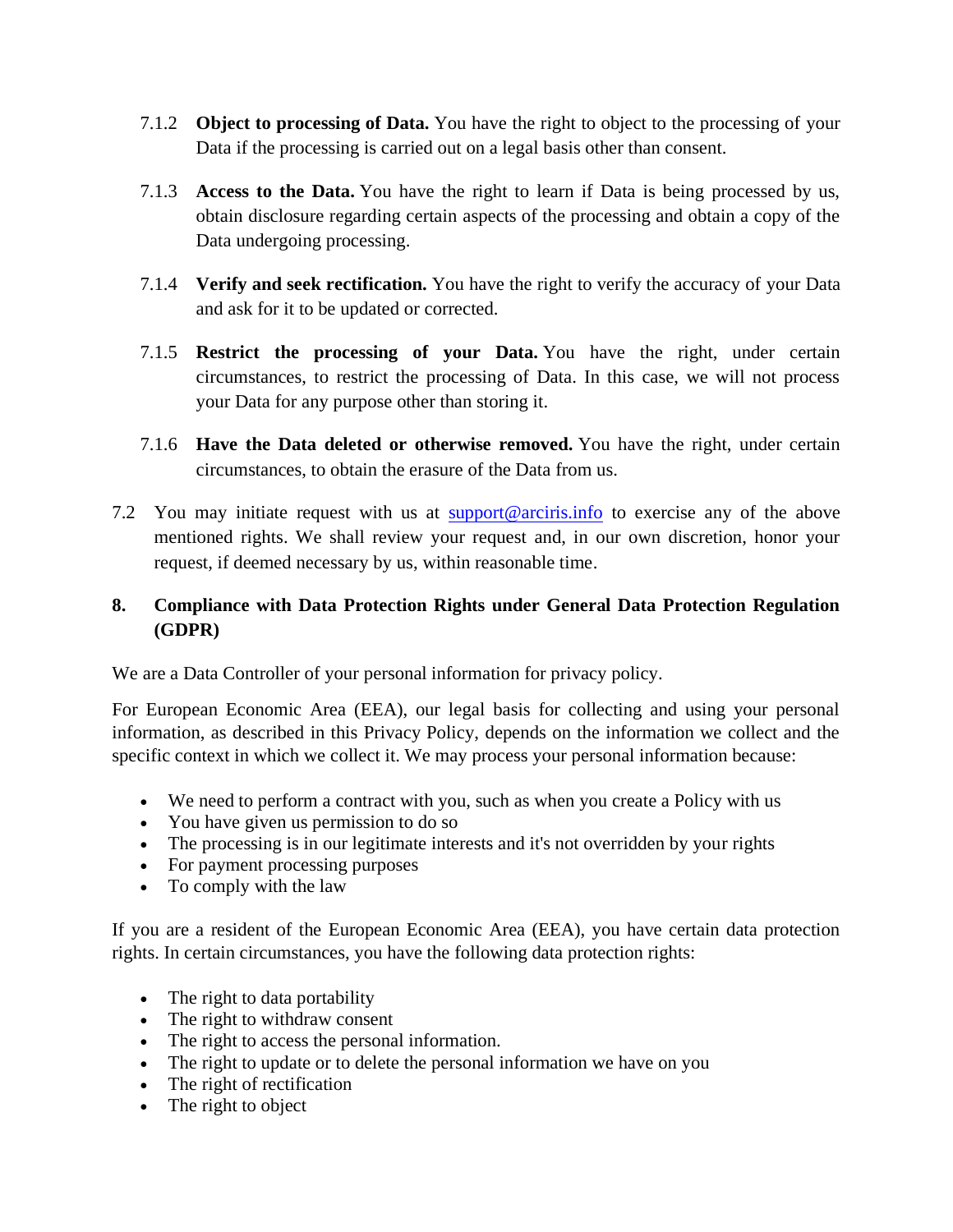• The right of restriction

We may ask you to verify your identity before responding to such requests.

You have the right to complain to a Data Protection Authority about our collection and use of your personal information. For more information, please contact your local data protection authority in the European Economic Area (EEA).

## **Service Providers**

We can employ third party companies and individuals to facilitate our website ("Service Providers"), to provide our website on our behalf, to perform website-related services or to assist us in analyzing how our website is used. These third-parties have access to your personal information only to perform these tasks on our behalf and are obligated not to disclose or use it for any other purpose.

• **Analytics**

Google Analytics is a web analytics service offered by Google that tracks and reports website traffic. Google uses the data collected to track and monitor the use of our Service. This data is shared with other Google services. Google may use the collected data to contextualize and personalize the ads of its own advertising network.

You can opt-out of having made your activity on the Service available to Google Analytics by installing the Google Analytics opt-out browser add-on. The add-on prevents the Google Analytics JavaScript (ga.js, analytics.js, and dc.js) from sharing information with Google Analytics about visits activity.

For more information on the privacy practices of Google, please visit the Google's Privacy & Terms.

## • **Payments processors**

We provide paid services on our website. In that case, we use third-party services for payment processing (e.g. payment processors).

We will not store or collect your payment card details. That information is provided directly to our third-party payment processors whose use of your personal information is governed by their Privacy Policy.

## **9. Cookies**

9.1 This Website uses cookies to better the users experience while visiting the Website. Where applicable this Website uses a cookie control system allowing the user on their first visit to the Website to allow or disallow the use of cookies on their computer / device.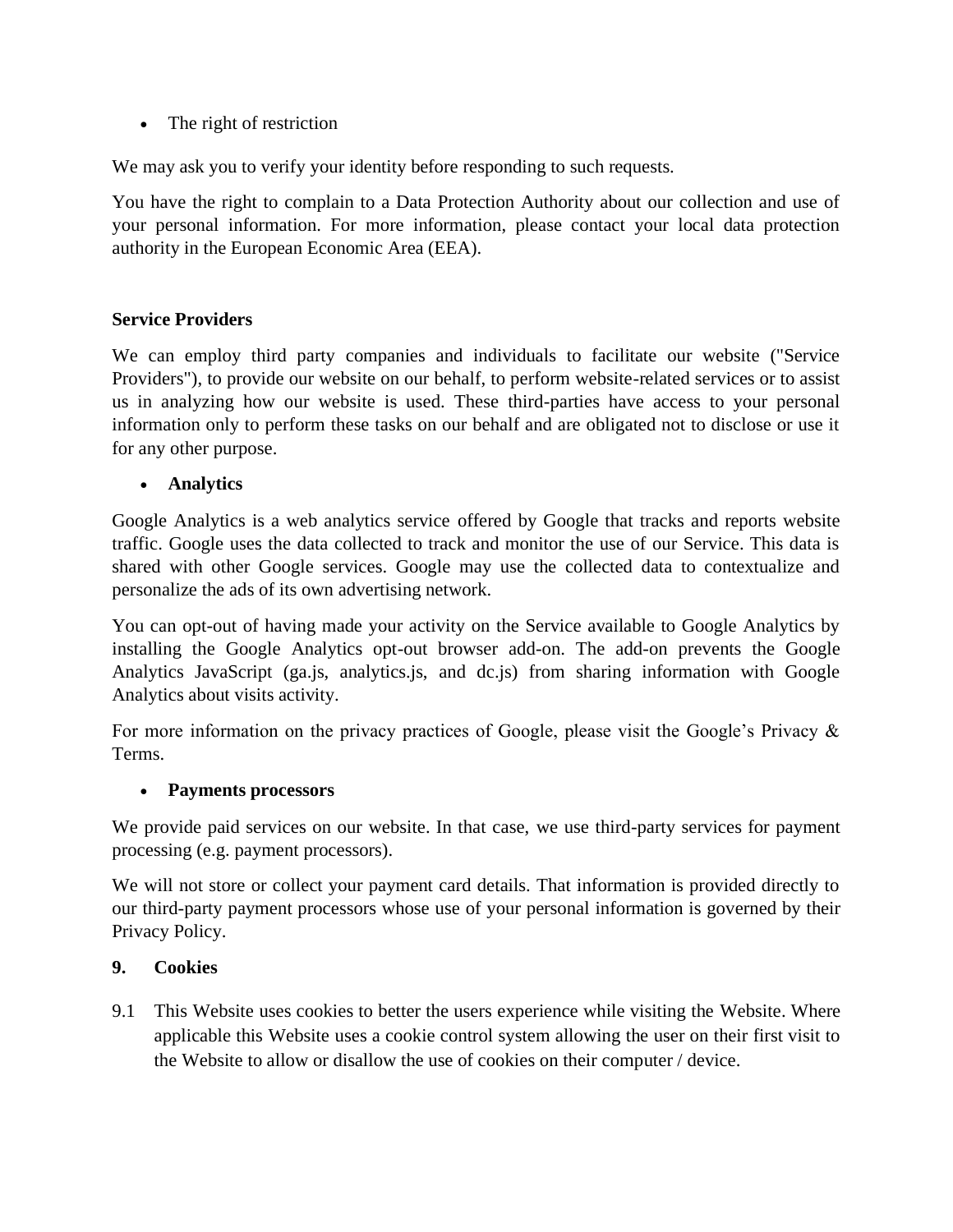- 9.2 Cookies are small files saved to the user's computers' or mobile devices' hard drive or memory that track, save and store information about the user's interactions and usage of the Website. This allows the Website, through its server to provide the users with a tailored experience within this Website.
- 9.3 Users are advised that if they wish to deny the use and saving of cookies from this Website on to their computers hard drive they should take necessary steps within their web browsers security settings to block all cookies from this Website and its external serving vendors.
- 9.4 We may gather certain information automatically and store it in log files. This information includes Internet protocol (IP) addresses, browser type, Internet service provider (ISP), referring/exit pages, operating system, date/time stamp, and click stream data. We may use this information, which does not identify individual users, to analyze trends, to administer the Website, to track users movements around the Website and to gather demographic information about our user base as a whole.
- 9.5 We may track the referring URL (the web page you left before coming to the Website) and the pages, links, and graphics of the Website you visited. We do so because it allows us to evaluate the reputation and responsiveness of specific web pages and any promotional programs we may be running.

### **10. Third Party Links**

10.1 The Website may contain links to third-party websites, plug-ins and applications. Except as otherwise discussed in this Privacy Policy, this document only addresses the use and disclosure of information we collect from you on our Website. Other websites accessible through our site via links or otherwise have their own policies in regard to privacy. We are not responsible for the privacy policies or practices of third parties. When you leave our Website, we encourage you to read the privacy notice of every website you visit.

#### **11. Changes to this Privacy Statement**

- 11.1 We may modify these this Privacy Policy from time to time, and any such change shall be reflected on the Website with the updated version of the Privacy Policy and you agree to be bound to any changes to the updated version of Privacy Policy when you use the Website or its services.
- 11.2 You acknowledge and agree that it is your responsibility to review this Website and this Policy periodically and to be aware of any modifications. Updates to this Policy will be posted on this page.
- 11.3 Also, occasionally there may be information on the Website that contains typographical errors, inaccuracies or omissions that may relate to service descriptions, pricing,